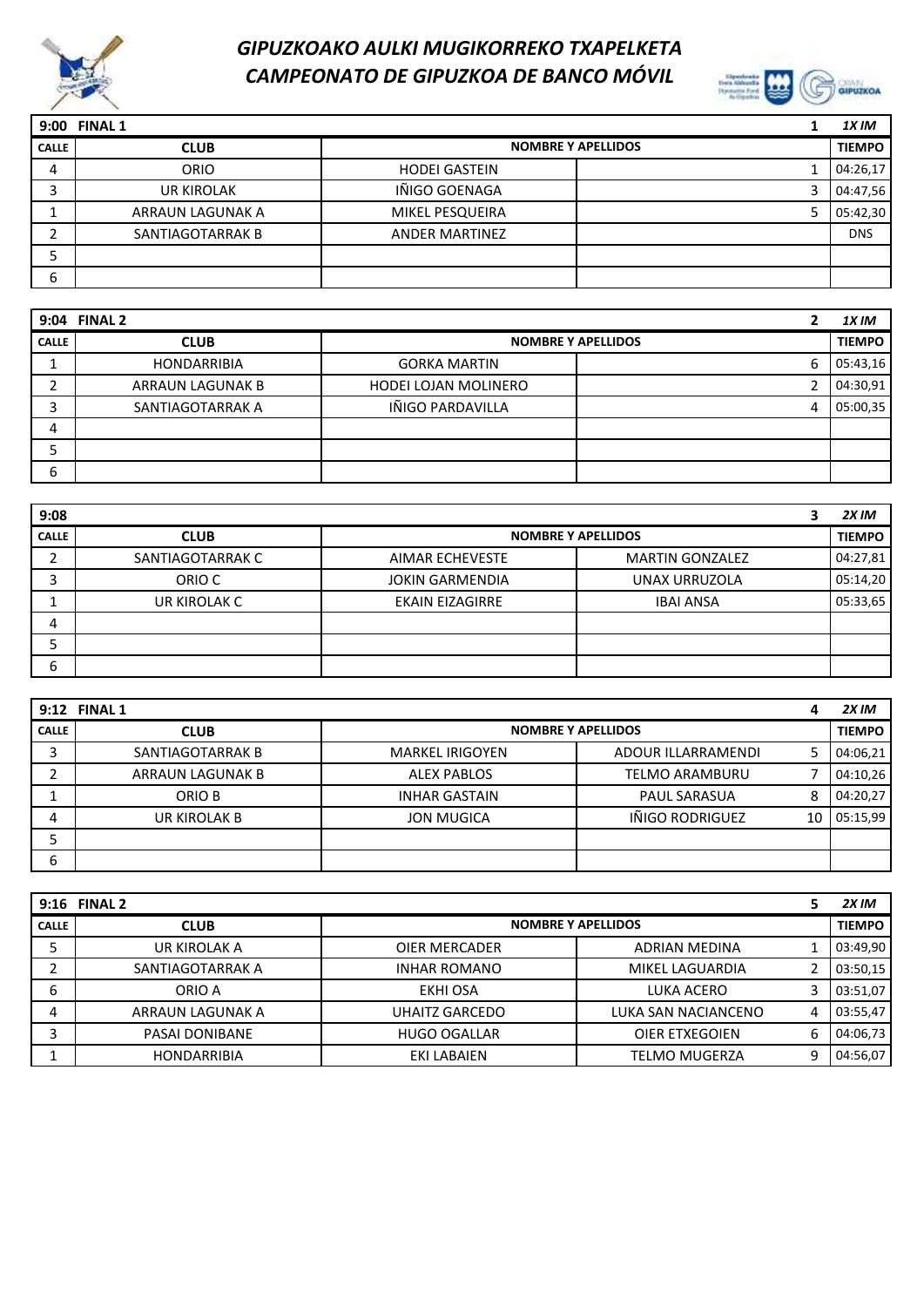



|              | 9:20 FINAL 1          |                        |                            | 6 | 4X IM         |
|--------------|-----------------------|------------------------|----------------------------|---|---------------|
| <b>CALLE</b> | <b>CLUB</b>           |                        | <b>NOMBRE Y APELLIDOS</b>  |   | <b>TIEMPO</b> |
|              | <b>HONDARRIBIA</b>    | <b>OHIAN ZEBERIO</b>   | <b>DANEL LOPEZ</b>         |   | 03:50,43      |
|              |                       | <b>JULEN CASARES</b>   | UNAI ALVAREZ               |   |               |
| 5            | <b>PASAI DONIBANE</b> | <b>IKER ROJAS</b>      | <b>ENEKO AGIRREGABIRIA</b> |   | 03:55,57      |
|              |                       | <b>ZUHAITZ AGUDO</b>   | <b>MARKEL SALABERRIA</b>   |   |               |
|              | SANTIAGOTARRAK        | <b>URKO PUY</b>        | <b>UNAI ARCELUS</b>        |   | 03:56,69      |
| 2            |                       | <b>ASIER YAGUE</b>     | <b>JUAN MARTINEZ</b>       |   |               |
| 3            | <b>UR KIROLAK</b>     | <b>MIKEL LOPEZ</b>     | <b>JULEN IRIONDO</b>       |   | 04:03,51      |
|              |                       | <b>ENEITZ PASCUAL</b>  | <b>IKER COLINA</b>         |   |               |
|              | <b>ORIO</b>           | <b>OHIAN MANTEROLA</b> | AIMAR IKATZETA             |   | 04:06,93      |
| 4            |                       | <b>IBAI AROSTEGUI</b>  | <b>IKER ARAMENDI</b>       |   |               |
| 6            |                       |                        |                            |   |               |

| 9:24         | <b>FINAL 1</b>           |                          |                               |    | 2xVM/F        |
|--------------|--------------------------|--------------------------|-------------------------------|----|---------------|
| <b>CALLE</b> | <b>CLUB</b>              |                          | <b>NOMBRE Y APELLIDOS</b>     |    | <b>TIEMPO</b> |
|              | PASAI DONIBANE           | AMA LUR LEON             | <b>BASAGAITZ GUEREÑO</b>      |    | 05:02,85      |
|              | <b>UR KIROLAK</b>        | <b>IDOIA BURUTARAN</b>   | <b>IZASKUN BURUTARAN</b>      |    | 05:13,33      |
|              | ARRAUN LAGUNAK           | OSKIA YABEN              | NERE MANTEROLA                |    | 06:00,06      |
| 4            | ORIO                     | <b>JAVIER PUERTAS</b>    | <b>MIGUEL ANGEL MILLARES</b>  | VM | 04:16.93      |
|              | PASAI DONIBANE           | EUSKO ARAMBURU           | ANDER OTERO                   | VM | 04:30,67      |
| 6            | <b>ARRAUN LAGUNAK 2-</b> | <b>IBON ARRIZABALAGA</b> | <b>JOSE ANTONIO BAQUERIZA</b> | VM | 04:30.60      |

|              | 9:28 FINAL 1       |                       | 8                         | 1xVM/F        |
|--------------|--------------------|-----------------------|---------------------------|---------------|
| <b>CALLE</b> | <b>CLUB</b>        |                       | <b>NOMBRE Y APELLIDOS</b> | <b>TIEMPO</b> |
|              | <b>HONDARRIBIA</b> | ARANZAZU MARISCAL     | VF                        | 05:19,21      |
|              | ARRAUN LAGUNAK A   | <b>ITZIAR UZKUDUN</b> | VF                        | 05:27,37      |
| っ            | ARRAUN LAGUNAK B   | <b>EVA MILLARES</b>   | VF                        | 06:37,54      |
| 4            |                    |                       |                           |               |
|              | <b>UR KIROLAK</b>  | IÑIGO COLLAZO         | VM.                       | 04:47,83      |
| 6            |                    |                       |                           |               |

| 9:32           |                    |                           |                           | 9 | 8+ IM/F       |
|----------------|--------------------|---------------------------|---------------------------|---|---------------|
| <b>CALLE</b>   | <b>CLUB</b>        | <b>NOMBRE Y APELLIDOS</b> |                           |   | <b>TIEMPO</b> |
|                |                    | OIER BRAVO                | MARKEL AGINAGA            |   |               |
|                |                    | <b>MANEX LARRETXEA</b>    | <b>OIER ANCISAR</b>       |   |               |
| $\overline{2}$ | <b>HONDARRIBIA</b> | <b>TELMO GAZTELUMENDI</b> | IÑAKI PUENTE              |   | 03:24,61      |
|                |                    | EKHI SISTIAGA             | <b>MARTIN LOPEZ</b>       |   |               |
|                |                    | <b>ANER RIBES</b>         |                           |   |               |
|                |                    | <b>IKER SANCHEZ</b>       | <b>UNAX ESPINOSA</b>      |   |               |
|                |                    | <b>JULEN GARCIA</b>       | <b>ADRIAN CHOIDI</b>      |   |               |
| 3              | UR KIROLAK         | <b>ASIER BRENES</b>       | <b>EKAIN DE NAVASCUES</b> |   | 03:48,29      |
|                |                    | OIER ESNAOLA              | PERU ALZA                 |   |               |
|                |                    | <b>JON NARVAIZA</b>       |                           |   |               |
|                |                    | <b>MADDI ERGUIN</b>       | MARINA GAZTAÑAZPI         |   |               |
|                |                    | <b>JARE MILLARES</b>      | <b>ELENE URRESTILLA</b>   |   |               |
| 1              | ORIO IF            | <b>IRAIA LOZANO</b>       | <b>ENERITZ REZABAL</b>    |   | 03:57,45      |
|                |                    | <b>AMANE BASURTO</b>      | <b>NOA ADURIZ</b>         |   |               |
|                |                    | IRATI OLAIZOLA (T)        |                           |   |               |
| 4              |                    |                           |                           |   |               |
| 5              |                    |                           |                           |   |               |
| 6              |                    |                           |                           |   |               |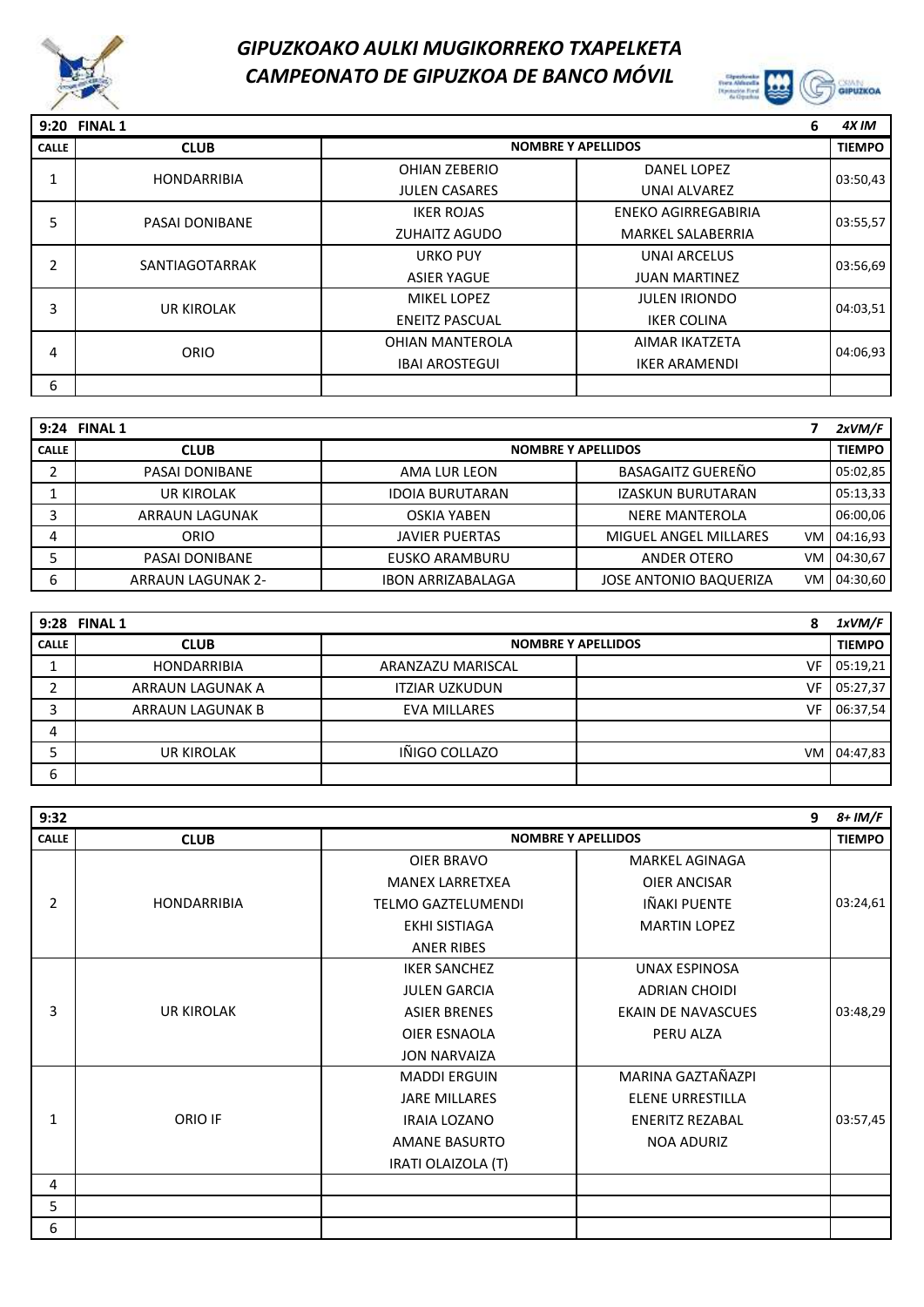



|              | 9:36 FINAL 1       |                           | 10 | $1X$ IF       |
|--------------|--------------------|---------------------------|----|---------------|
| <b>CALLE</b> | <b>CLUB</b>        | <b>NOMBRE Y APELLIDOS</b> |    | <b>TIEMPO</b> |
| ь            | PASAI DONIBANE B   | MADDI OLASKOAGA           |    | 04:44,02      |
|              | PASAI DONIBANE A   | OLAIA ETXAIDE             |    | 04:54,18      |
|              | <b>HONDARRIBIA</b> | OHIANE RETOLAZA           |    | 05:08,89      |
| 4            | SANTIAGOTARRAK     | <b>MAIALEN ZAPIAIN</b>    |    | 05:11,21      |
|              | UR KIROLAK A       | <b>IRATI LOYARTE</b>      |    | 05:44,58      |
|              | UR KIROLAK B       | <b>IRATI GUDE</b>         |    | 06:17,27      |

| 9:40         | <b>FINAL 1</b> |                       |                           | 11 | $2X$ IF       |
|--------------|----------------|-----------------------|---------------------------|----|---------------|
| <b>CALLE</b> | <b>CLUB</b>    |                       | <b>NOMBRE Y APELLIDOS</b> |    | <b>TIEMPO</b> |
|              | UR KIROLAK A   | <b>INTZA ELIZASU</b>  | <b>MALEN GALARRAGA</b>    |    | 04:25,11      |
|              | ARRAUN LAGUNAK | AIMARA JAUREGUI       | AITANA SAN JUAN           |    | 04:46,59      |
|              | UR KIROLAK B   | <b>AIURI GORRITI</b>  | ADRIANA ARBESU            |    | 04:49,10      |
| 4            | ZARAUTZ        | <b>IRATXE IRURETA</b> | LOHITZUNE ORBEGOZO        |    | <b>DNS</b>    |
|              |                |                       |                           |    |               |
| 6            |                |                       |                           |    |               |

| 9:44         | <b>FINAL 1</b>     |                              | 12                        | 4X IF         |
|--------------|--------------------|------------------------------|---------------------------|---------------|
| <b>CALLE</b> | <b>CLUB</b>        |                              | <b>NOMBRE Y APELLIDOS</b> | <b>TIEMPO</b> |
| 3            | <b>HONDARRIBIA</b> | <b>IRENE ORTEGA</b>          | NORA APEZETXEA            | 04:06,16      |
|              |                    | LYDIA ESCUDERO               | <b>PAULE AMUNARRIZ</b>    |               |
| 2            | ORIO               | <b>NAHIA URANGA</b>          | <b>AITANA OTAEGUI</b>     | 04:21,15      |
|              |                    | <b>MIREIA TORRES</b>         | <b>DANA ACERO</b>         |               |
|              | <b>UR KIROLAK</b>  | OHIANE SALAVERRIA            | <b>AINARA GASTON</b>      | 04:31,84      |
|              |                    | AMAIA MATYAS                 | <b>IZARO OLAIZOLA</b>     |               |
| 4            | ZARAUTZ            | NORA ETXEBERRIA              | AÑES REKONDO              | <b>DNS</b>    |
|              |                    | <b>MARIA NADET ELUSTONDO</b> | <b>UDANE ORBEGOZO</b>     |               |
| 5            |                    |                              |                           |               |
| 6            |                    |                              |                           |               |

| 9:48         |                   |                            |                           | 13   | 8+/4-VM       |
|--------------|-------------------|----------------------------|---------------------------|------|---------------|
| <b>CALLE</b> | <b>CLUB</b>       |                            | <b>NOMBRE Y APELLIDOS</b> |      | <b>TIEMPO</b> |
|              | <b>UR KIROLAK</b> | IÑAKI RODRIGUEZ            | <b>RAMON ALDAI</b>        | VM I | 04:40,43      |
|              |                   | <b>FELIX CEBERIO</b>       | <b>AGUSTIN EIZAGIRRE</b>  |      |               |
|              |                   | <b>ALFONSO DIEZ</b>        | <b>AITOR GONZALEZ</b>     |      |               |
|              |                   | <b>ANTTON ARELLANO</b>     | <b>INA MANCISIDOR</b>     |      |               |
| 2            | SANTIAGOTARRAK    | <b>JOSU VILLAFRANCA</b>    | IÑIGO TEJERO              | VM   | 03:55,94      |
|              |                   | PEIO ARSUAGA               | <b>KOLDO LAGUARDIA</b>    |      |               |
|              |                   | <b>BITTOR BASTERRA (T)</b> |                           |      |               |
| 3            |                   |                            |                           |      |               |
| 4            |                   |                            |                           |      |               |
| 5            |                   |                            |                           |      |               |
| 6            |                   |                            |                           |      |               |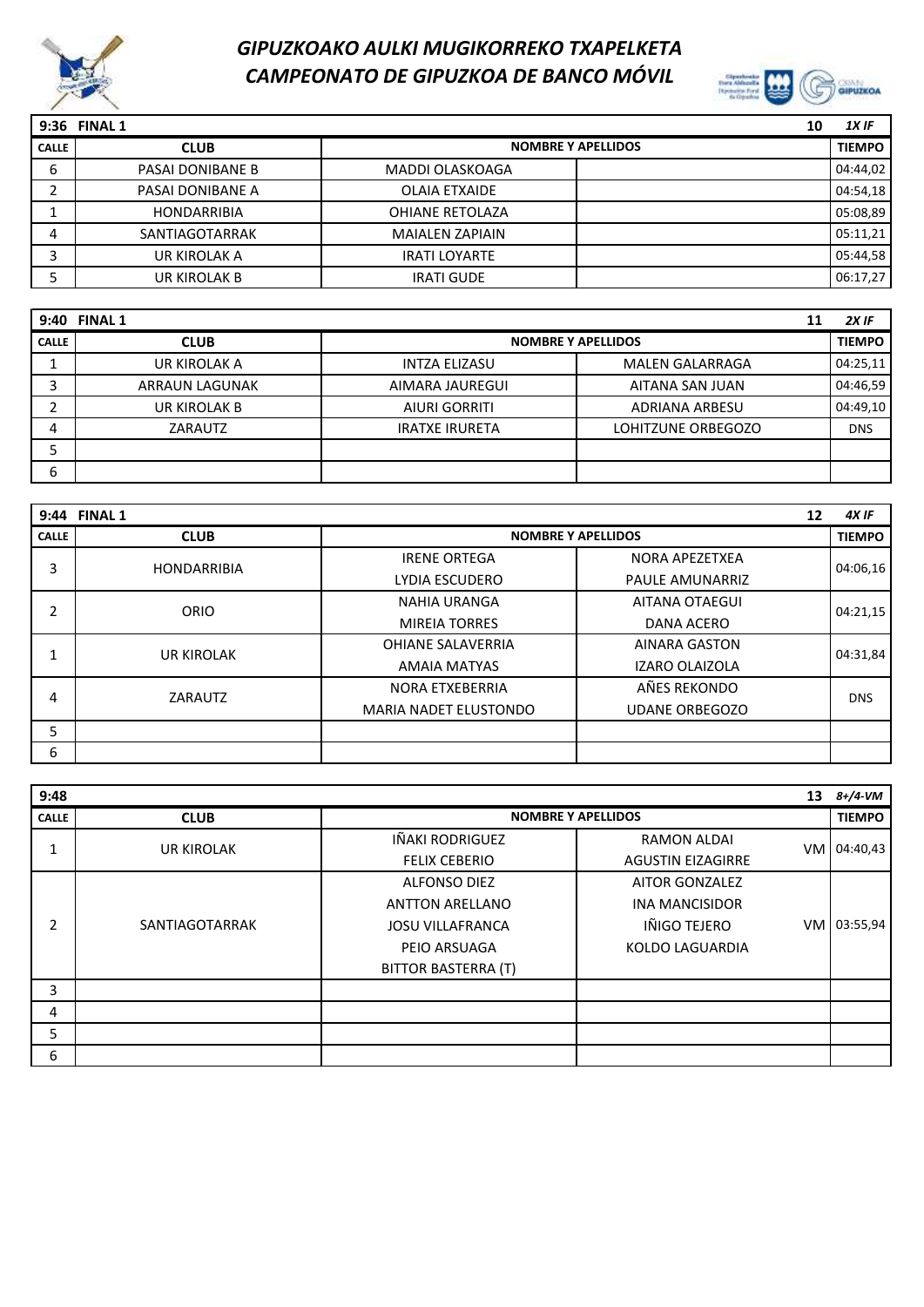



|              | 10:00 FINAL 1        |                           |                           | 14 | 4X CF         |
|--------------|----------------------|---------------------------|---------------------------|----|---------------|
| <b>CALLE</b> | <b>CLUB</b>          |                           | <b>NOMBRE Y APELLIDOS</b> |    | <b>TIEMPO</b> |
| 4            | <b>UR KIROLAK</b>    | <b>MARINA OTEGI</b>       | <b>ANE MARTIN</b>         |    | 05:52,99      |
|              |                      | <b>ELENE MIKEO</b>        | <b>IRATI ETXEBESTE</b>    |    |               |
| 2            | <b>HONDARRIBIA A</b> | <b>NEREA AMUNARRIZ</b>    | <b>ENERITZ HERRADOR</b>   |    | 05:56,85      |
|              |                      | ERIKA BADIOLA             | AMAGOIA ARDANUY           |    |               |
|              | SANTIAGOTARRAK       | <b>MAIALEN BENGOETXEA</b> | LEIRE NAVARIDAS           |    | 06:04,09      |
|              |                      | <b>MARIA MARTINEZ</b>     | <b>JONE LAGUARDIA</b>     |    |               |
| 5            | PASAI DONIBANE       | <b>KATIA IRAZU</b>        | <b>ARIANE FERNANDEZ</b>   |    | 06:14,07      |
|              |                      | <b>IZAR ARANBURU</b>      | <b>UDANE BERAZA</b>       |    |               |
| 6            | <b>HONDARRIBIA B</b> | <b>JONE UGARTE</b>        | <b>OHIANE ALZA</b>        |    | 06:22,13      |
|              |                      | <b>OLAIA FERNANDEZ</b>    | NORA AMUNARRIZ            |    |               |
| 3            | <b>ORIO</b>          | NAHIA GONZALEZ ETXABARRI  | <b>IRATI GARRIDO</b>      |    | 06:27,86      |
|              |                      | LIA GAZTAÑAZPI            | <b>IRAIA AIZPURUA</b>     |    |               |

| 10:05        |                    |                          |                           | 15 | 4- CM         |
|--------------|--------------------|--------------------------|---------------------------|----|---------------|
| <b>CALLE</b> | <b>CLUB</b>        |                          | <b>NOMBRE Y APELLIDOS</b> |    | <b>TIEMPO</b> |
|              | <b>HONDARRIBIA</b> | ANDER LAZKANOTEGI        | <b>UNAX IRIDOY</b>        |    | 05:30,13      |
|              |                    | <b>LANDER TORRES</b>     | LIHER LAZKANOTEGI         |    |               |
| ำ            | SANTIAGOTARRAK     | <b>JULEN VILLAFRANCA</b> | <b>BITTOR LEKUONA</b>     |    | 05:32,94      |
|              |                    | <b>ANDER ARAMENDI</b>    | BEÑAT FERNANDEZ           |    |               |
| 3            |                    |                          |                           |    |               |
| 4            |                    |                          |                           |    |               |
|              |                    |                          |                           |    |               |
| 6            |                    |                          |                           |    |               |

|              | 10:10 FINAL 1                            |                        |                          | 16            | 2X CM    |
|--------------|------------------------------------------|------------------------|--------------------------|---------------|----------|
| <b>CALLE</b> | <b>NOMBRE Y APELLIDOS</b><br><b>CLUB</b> |                        |                          | <b>TIEMPO</b> |          |
|              | <b>HONDARRIBIA</b>                       | ANDER MARTIN           | <b>BITTOR PEREZ</b>      | 4             | 06:11.14 |
|              | ORIO B                                   | <b>DANEL IZAGUIRRE</b> | <b>ERIC CHEN</b>         |               | 06:23,36 |
| 4            | UR KIROLAK B                             | ALVARO ECHEVARRIA      | <b>JULEN ETXEZARRAGA</b> | 6             | 06:23,92 |
|              | <b>SAN PEDRO</b>                         | DIEGO DIEZ             | <b>ENEKO CARRASQUEDO</b> |               | 07:12,05 |
|              |                                          |                        |                          |               |          |
| 6            |                                          |                        |                          |               |          |

| 10:15 FINAL 2 |                |                      |                           |   | 2X CM         |
|---------------|----------------|----------------------|---------------------------|---|---------------|
| <b>CALLE</b>  | <b>CLUB</b>    |                      | <b>NOMBRE Y APELLIDOS</b> |   | <b>TIEMPO</b> |
| J             | ORIO A         | IÑAKI SAGARNA        | MATTINAGUIRREZABALA       |   | 05:43,81      |
| 4             | SANTIAGOTARRAK | <b>JOKIN ANTUNEZ</b> | LUKEN SOLOZABAL           |   | 06:00,67      |
|               | PASAI DONIBANE | <b>DAVID GARCIA</b>  | <b>XABI ARRUABARRENA</b>  | 3 | 06:03,45      |
|               | UR KIROLAK A   | NICOLAS LOPEZ        | <b>MARTIN MORENO</b>      |   | <b>DNF</b>    |
|               |                |                      |                           |   |               |
| 6             |                |                      |                           |   |               |

|              | 10:25 FINAL 1      |                          | 18                        | 1X CM      |
|--------------|--------------------|--------------------------|---------------------------|------------|
| <b>CALLE</b> | <b>CLUB</b>        |                          | <b>NOMBRE Y APELLIDOS</b> |            |
| ∽            | <b>HONDARRIBIA</b> | UNAI EMPARAN             |                           | <b>DNA</b> |
| 4            | <b>UR KIROLAK</b>  | <b>ANARTZ ANABITARTE</b> |                           | <b>DNA</b> |
|              | <b>ORIO</b>        | <b>MIKEL GENOVA</b>      |                           | <b>DNA</b> |
|              | SANTIAGOTARRAK     | <b>BITTOR BASTERRA</b>   |                           | <b>DNA</b> |
|              |                    |                          |                           |            |
| 6            |                    |                          |                           |            |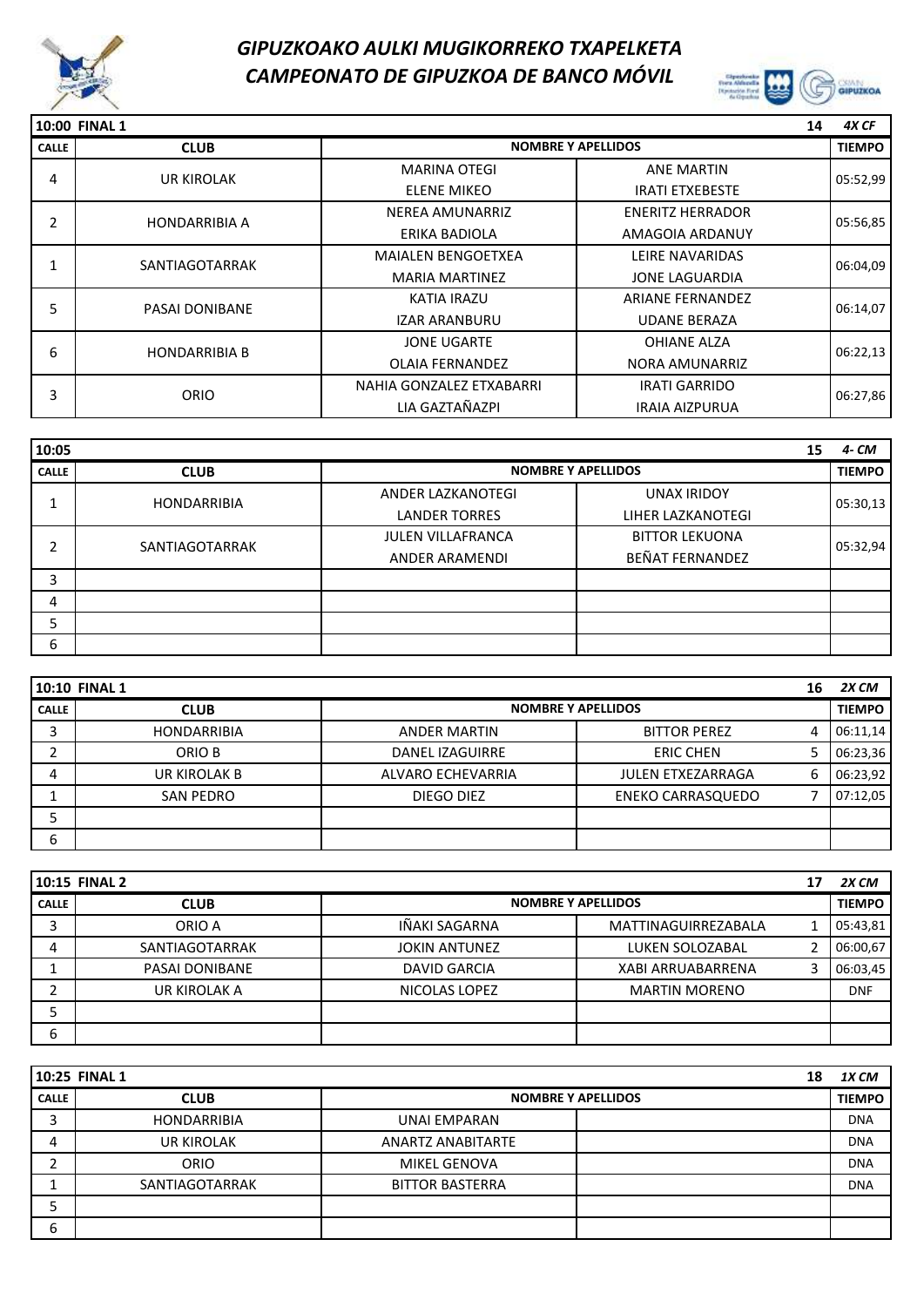



**10:30 FINAL 1 19** *4+ CM* **CALLE CLUB TIEMPO NOMBRE Y APELLIDOS** MARKEL ZABALA OIER IRIONDO JON TRECET **UR MUNIATEGIANDIKOETXEA** JOSU ARIZPELETA (T) JULEN RAMOS PEDRO I. DE CARLOS JUAN ROJO **JON URRIZA** ERRO SAKONA LURGAIN (T) JON BARRANCO **OIER AZURMENDI** UNAX URANGA VANET IRAZU OHIAN MANTEROLA (T) 4 5 6 UR KIROLAK ARRAUN LAGUNAK ORIO 3 2 1 05:46,10 05:54,50 05:54,82

| 10:35        |                      |                           |                         | 20 | $4-CF$        |
|--------------|----------------------|---------------------------|-------------------------|----|---------------|
| <b>CALLE</b> | <b>CLUB</b>          | <b>NOMBRE Y APELLIDOS</b> |                         |    | <b>TIEMPO</b> |
|              | <b>HONDARRIBIA A</b> | NEREA AMUNARRIZ           | <b>ENERITZ HERRADOR</b> |    | 06:11,54      |
|              |                      | ERIKA BADIOLA             | AMAGOIA ARDANUY         |    |               |
| ำ            |                      | <b>JONE UGARTE</b>        | OHIANE ALZA             |    | 06:25,92      |
|              | <b>HONDARRIBIA B</b> | <b>OLAIA FERNANDEZ</b>    | <b>NORA AMUNARRIZ</b>   |    |               |
| 3            |                      |                           |                         |    |               |
| 4            |                      |                           |                         |    |               |
| 5            |                      |                           |                         |    |               |
| 6            |                      |                           |                         |    |               |

|              | 10:40 FINAL 1    |                        |                           | 21 | 2X CF         |
|--------------|------------------|------------------------|---------------------------|----|---------------|
| <b>CALLE</b> | <b>CLUB</b>      |                        | <b>NOMBRE Y APELLIDOS</b> |    | <b>TIEMPO</b> |
|              | UR KIROLAK A     | NAROA LANDA            | HAIZEA GOZATEGI           |    | 06:17,07      |
| 4            | SANTIAGOTARRAK B | <b>ELAIA SAENZ</b>     | <b>MARIA MARTINEZ</b>     |    | 06:18,61      |
|              | PASAI DONIBANE A | ELAIA ARRUTI           | AMARITU LOPETEGI          |    | 06:19.09      |
|              | ARRAUN LAGUNAK   | SAIOA ZUBELDIA         | ANE VILLAGARCIA           | 4  | 06:20,90      |
|              | ZARAUTZ          | <b>ITXASO LOPETEGI</b> | <b>SARA ARREGI</b>        | 10 | 07:00.87      |
| ь            |                  |                        |                           |    |               |

|              | 10:45 FINAL 2<br>22 |                           |                           |   |               |
|--------------|---------------------|---------------------------|---------------------------|---|---------------|
| <b>CALLE</b> | <b>CLUB</b>         |                           | <b>NOMBRE Y APELLIDOS</b> |   | <b>TIEMPO</b> |
|              | SANTIAGOTARRAK A    | <b>MAIALEN BENGOETXEA</b> | JONE ZUNZUNDEGI           |   | 06:33,10      |
|              | <b>ORIO</b>         | <b>MAREN TAPIA</b>        | <b>MAIALEN AROSTEGI</b>   | 6 | 06:34,60      |
|              | PASAI DONIBANE B    | LAIA GUEREÑO              | AIORA CALVO               |   | 06:37.74      |
| 4            | <b>HONDARRIBIA</b>  | MALEN FAGOAGA             | LUR LABAIEN               | 8 | 06:41,50      |
|              | UR KIROLAK B        | AMAIA ARBIZU              | <b>IRATI UNANUE</b>       | 9 | 06:46.70      |
| 6            |                     |                           |                           |   |               |

|              | 10:55 FINAL 1      |                           | 23 | 1X CF         |
|--------------|--------------------|---------------------------|----|---------------|
| <b>CALLE</b> | <b>CLUB</b>        | <b>NOMBRE Y APELLIDOS</b> |    | <b>TIEMPO</b> |
| э            | SANTIAGOTARRAK A   | LEIRE NAVARIDAS           |    | 06:59,61      |
| 6            | UR KIROLAK B       | ANE OÑATE                 |    | 07:12,91      |
| 4            | <b>HONDARRIBIA</b> | <b>MADDI UGARTE</b>       |    | 07:31,49      |
|              | SANTIAGOTARRAK B   | MIKAELA REKALDE           |    | 07:59,53      |
| ┑            | UR KIROLAK A       | <b>MAIDER LAMOSA</b>      |    | 08:22,15      |
| 3            | ARRAUN LAGUNAK     | AINHOA BASAGOITI          |    | <b>DNS</b>    |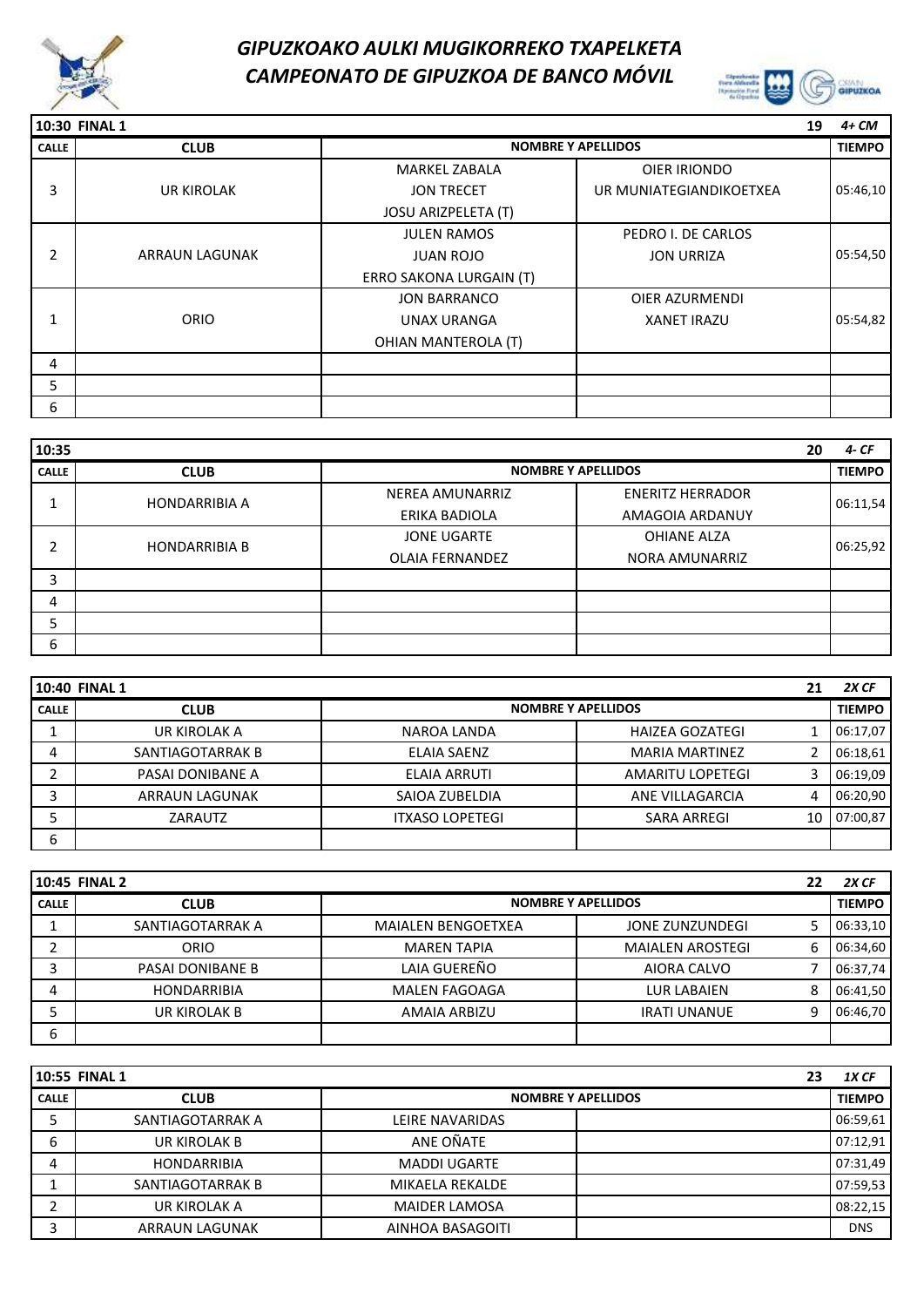



|              | 11:05 FINAL 1         |                       | 24                        | 4X CM         |
|--------------|-----------------------|-----------------------|---------------------------|---------------|
| <b>CALLE</b> | <b>CLUB</b>           |                       | <b>NOMBRE Y APELLIDOS</b> | <b>TIEMPO</b> |
| ำ            | <b>ARRAUN LAGUNAK</b> | MIKEL ARANZADI        | <b>ENBOR LURGAIN</b>      | 05:17,99      |
| ∠            |                       | <b>HODEI GONZALEZ</b> | <b>UNAI MONTOTO</b>       |               |
|              | SANTIAGOTARRAK        | <b>JULEN BELTRAN</b>  | <b>JOKIN ANTUNEZ</b>      | 05:29,54      |
|              |                       | <b>XABIER PAYO</b>    | LUKEN SOLOZABAL           |               |
| 3            | ORIO                  | ARITZ TELMO GARTZIA   | <b>HODEI ALONSO</b>       | 06:14,87      |
|              |                       | AXEL LICEAGA          | <b>PATXI MANCISIDOR</b>   |               |
| 4            |                       |                       |                           |               |
| 5            |                       |                       |                           |               |
| 6            |                       |                       |                           |               |

|              | 11:10 FINAL 1       |                            |                             | 25<br>$8+CM$  |
|--------------|---------------------|----------------------------|-----------------------------|---------------|
| <b>CALLE</b> | <b>CLUB</b>         |                            | <b>NOMBRE Y APELLIDOS</b>   | <b>TIEMPO</b> |
|              |                     | <b>BEÑAT SEGUROLA</b>      | <b>BEÑAT SUSPERREGI</b>     |               |
|              |                     | <b>JAN SETIEN</b>          | <b>IKER DOS REIS</b>        |               |
| $\mathbf{1}$ | <b>UR KIROLAK B</b> | <b>OIER JAUREGI</b>        | <b>URKO ARRUEBARRENA</b>    | 04:49,85      |
|              |                     | <b>JON UNZUETA</b>         | CRISTIAN GOLDARAZENA        |               |
|              |                     | JULEN ETXEZARRAGA (T)      |                             |               |
|              |                     | <b>ANDER LAZKANOTEGI</b>   | <b>UNAI EMPARAN</b>         |               |
|              |                     | <b>LANDER TORRES</b>       | <b>ARSEN PASHKEVYCH</b>     |               |
| 2            | <b>HONDARRIBIA</b>  | <b>UNAX IRIDOY</b>         | AIMAR AMUNARRIZ             | 04:54,13      |
|              |                     | LIHER LAZKANOTEGI          | <b>BEÑAT ANCISAR</b>        |               |
|              |                     | ANER RIBES (T)             |                             |               |
|              |                     | <b>XANET IRAZU</b>         | <b>JON BARRANCO</b>         |               |
|              |                     | <b>UNAX URANGA</b>         | IÑAKI SAGARNA               |               |
| 3            | ORIO                | <b>WALID JERABI</b>        | <b>MATTIN AGUIRREZABALA</b> | 05:09,19      |
|              |                     | <b>OIER AZURMENDI</b>      | <b>ERIK BERGNER</b>         |               |
|              |                     | <b>OHIAN MANTEROLA (T)</b> |                             |               |
|              |                     | <b>MARKEL ZABALA</b>       | ALVARO ECHEVARRIA           |               |
|              |                     | <b>MARTIN MORENO</b>       | UR MUNIATEGIANDIKOETXEA     |               |
| 4            | <b>UR KIROLAK</b>   | OIER IRIONDO               | NICOLAS LOPEZ               | 05:25,55      |
|              |                     | <b>JON TRECET</b>          | <b>ANARTZ ANABITARTE</b>    |               |
|              |                     | TELMO URTEAGA (T)          |                             |               |
|              |                     | <b>ASIER ISASTI</b>        | <b>OINATZ EGIAZABAL</b>     |               |
|              |                     | <b>IBON AIESTARAN</b>      | JON MUÑOZ BAROJA            |               |
| 5            | ZARAUTZ             | <b>IBAN ARROSPIDE</b>      | MIKEL IRURETAGOIENA         | 05:38,79      |
|              |                     | <b>JURGI PLAZAOLA</b>      | <b>JULEN EIZAGIRRE</b>      |               |
|              |                     | IMANOL IRURETAGOIENA (T)   |                             |               |
| 6            |                     |                            |                             |               |

| 11:18        |                          |                     | 26                        | 1X PR2M       |
|--------------|--------------------------|---------------------|---------------------------|---------------|
| <b>CALLE</b> | <b>CLUB</b>              |                     | <b>NOMBRE Y APELLIDOS</b> | <b>TIEMPO</b> |
|              | <b>HERNANI</b>           | BEÑAT ODRIOZOLA     |                           | 10:03,64      |
| 2            |                          |                     |                           |               |
| 3            |                          |                     |                           |               |
| 4            |                          |                     |                           |               |
| 5            |                          |                     |                           |               |
|              |                          | <b>AITOR SERRA</b>  | <b>ION AGINAGA</b>        |               |
|              |                          | <b>UNAX LOPEZ</b>   | <b>UNAX FALCON</b>        |               |
| 6            | ARRAUN LAGUNAK (8+ ABSM) | <b>OIER GARAIAR</b> | <b>MARTIN BARTOLOME</b>   | 06:22,38      |
|              |                          | YANNIK BRIONES      | <b>IRAITZ GOENAGA</b>     |               |
|              |                          | JAVIER CANO (T)     |                           |               |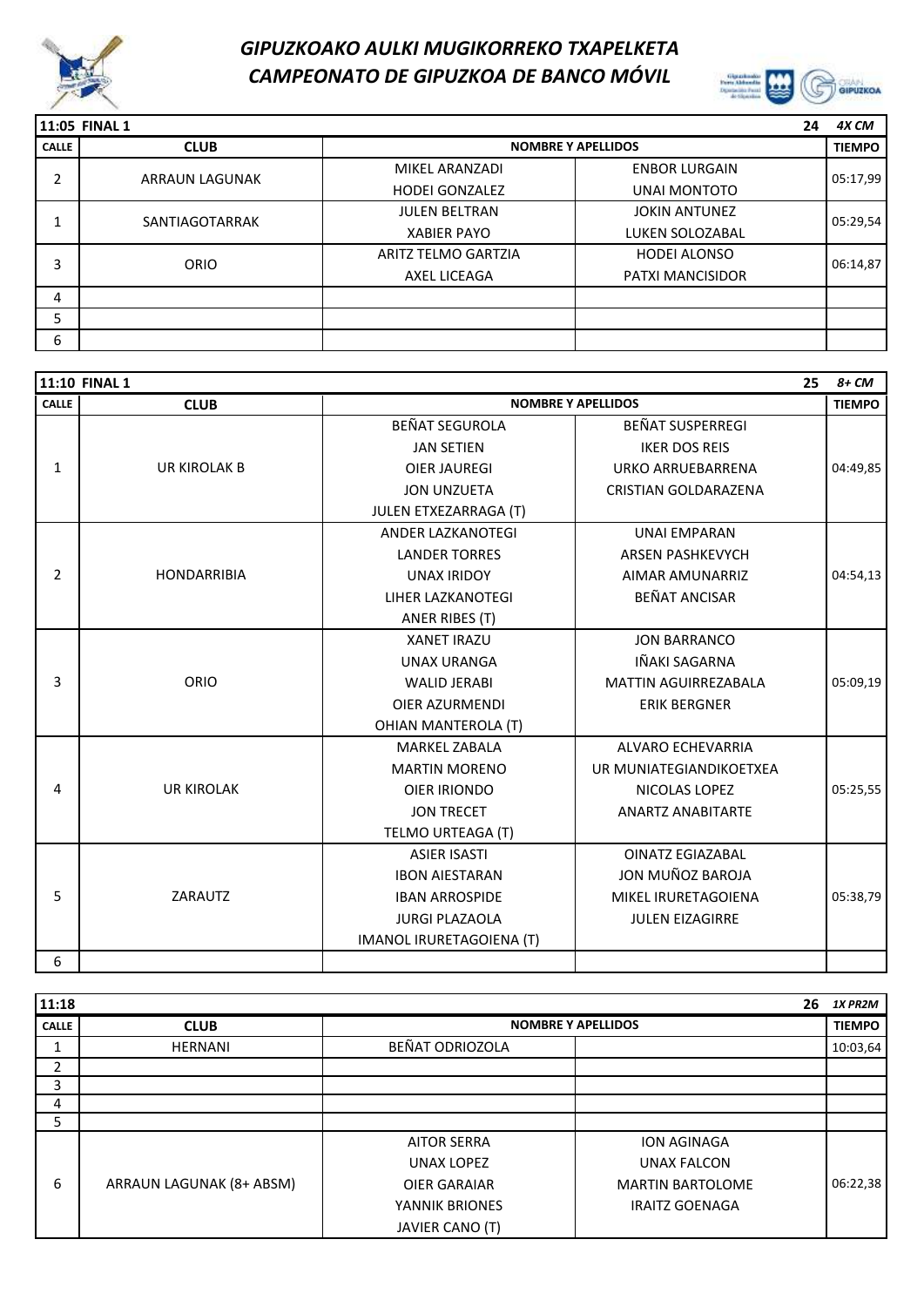



| 11:24 |                     |                         |                           | 27 | 4X JF         |
|-------|---------------------|-------------------------|---------------------------|----|---------------|
| CALLE | <b>CLUB</b>         |                         | <b>NOMBRE Y APELLIDOS</b> |    | <b>TIEMPO</b> |
| 3     | UR KIROLAK (ABSF)   | <b>JUNE BALDA</b>       | OHIANA CEREIJO            |    | 07:35,35      |
|       |                     | <b>IRATI MERCADER</b>   | <b>MAIALEN ARRAZOLA</b>   |    |               |
| ኀ     | PASAI DONIBANE      | <b>HAIZEA LECUONA</b>   | <b>ALAITZ URTIZBEREA</b>  |    | 07:37,05      |
|       |                     | MADDI GUERÑO            | <b>EIDER ARRARAS</b>      |    |               |
|       | <b>HONDARRIBIAA</b> | <b>ANE GALARDI</b>      | <b>AISLIN ETXEBESTE</b>   |    | <b>DNF</b>    |
|       |                     | <b>ERROXE AMUNARRIZ</b> | <b>LOREA ORONOZ</b>       |    |               |
| 4     |                     |                         |                           |    |               |
| 5     |                     |                         |                           |    |               |
| 6     |                     |                         |                           |    |               |

|              | <b>11:30 FINAL 1</b> |                           |                         | 28 | 4- JM         |
|--------------|----------------------|---------------------------|-------------------------|----|---------------|
| <b>CALLE</b> | <b>CLUB</b>          | <b>NOMBRE Y APELLIDOS</b> |                         |    | <b>TIEMPO</b> |
| ኀ            | <b>HONDARRIBIAA</b>  | UNAI JERICO               | <b>INAZIO ETXEBESTE</b> |    | 07:12,31      |
|              |                      | <b>JULEN BALERDI</b>      | <b>OHIAN ARDANUY</b>    |    |               |
|              | <b>UR KIROLAK</b>    | <b>HODEI ELOLA</b>        | <b>ADEI TAMAYO</b>      |    | 07:23,02      |
|              |                      | NICOLAS RODRIGUEZ         | <b>OHIAN ANABITARTE</b> |    |               |
| 3            | SANTIAGOTARRAK       | <b>IBAI OTXOA</b>         | <b>BEÑAT MARTINEZ</b>   |    | 07:35,66      |
|              |                      | <b>HUGO RODRIGUEZ</b>     | <b>JON ANDER PENAS</b>  |    |               |
| 4            |                      |                           |                         |    |               |
| 5            |                      |                           |                         |    |               |
| 6            |                      |                           |                         |    |               |

|              | 11:36 FINAL 1        |                           | 29                       | 2X JM         |
|--------------|----------------------|---------------------------|--------------------------|---------------|
| <b>CALLE</b> | <b>CLUB</b>          | <b>NOMBRE Y APELLIDOS</b> |                          | <b>TIEMPO</b> |
|              | UR KIROLAK           | <b>BEÑAT SANTOS</b>       | <b>MARCOS MEDINA</b>     | 07:12,47      |
| 4            | SANTIAGOTARRAK A     | <b>XABI ETXEBESTE</b>     | PABLO MARTINEZ           | 07:17.59      |
| ь            | SANTIAGOTARRAK B     | <b>ANDER IBARGOIEN</b>    | <b>ALEX CONDE</b>        | 07:38,64      |
|              | ORIO                 | <b>IMANOL SARASUA</b>     | HODEI AIZARNAZABAL       | 07:48,74      |
|              | <b>HONDARRIBIA A</b> | <b>JULEN MARTINEZ</b>     | <b>MARKEL GOIKOETXEA</b> | 07:58,77      |
|              | <b>HONDARRIBIA B</b> | ENEKO LAZARO              | <b>LANDER COLAS</b>      | 07:59,38      |

|              | <b>11:42 FINAL 1</b>  |                         | 30                        | 1X JM         |
|--------------|-----------------------|-------------------------|---------------------------|---------------|
| <b>CALLE</b> | <b>CLUB</b>           |                         | <b>NOMBRE Y APELLIDOS</b> | <b>TIEMPO</b> |
| 4            | <b>HONDARRIBIA</b>    | <b>OSERTZ LARRETXEA</b> |                           | 08:20,51      |
|              | <b>ORIO</b>           | JULEN URRETAVIZCAYA     |                           | 08:23,15      |
|              | <b>ARRAUN LAGUNAK</b> | <b>HUGO SILVA</b>       |                           | <b>DNS</b>    |
|              |                       |                         |                           |               |
|              |                       |                         |                           |               |
| 6            | UR KIROLAK (2-)       | <b>IKER ARIZPELETA</b>  | <b>IGORTZ ETXABE</b>      | 09:09.17      |

|              | 12:00 FINAL 1        |                         | 31                        | 2X JF    |
|--------------|----------------------|-------------------------|---------------------------|----------|
| <b>CALLE</b> | <b>CLUB</b>          |                         | <b>NOMBRE Y APELLIDOS</b> |          |
|              | SANTIAGOTARRAK       | <b>MAITANE ZAPIAIN</b>  | ANE CALVO                 | 08:27,47 |
|              | <b>HONDARRIBIA A</b> | <b>ERROXE AMUNARRIZ</b> | <b>LOREA ORONOZ</b>       | 08:33,32 |
|              | <b>HONDARRIBIA B</b> | ANE GALARDI             | AISLIN ETXEBESTE          | 08:57,87 |
| 4            |                      |                         |                           |          |
|              |                      |                         |                           |          |
| 6            | UR KIROLAK (2-)      | NAHIKARI ARTANO         | <b>JUNE BALDA</b>         | 08:33,91 |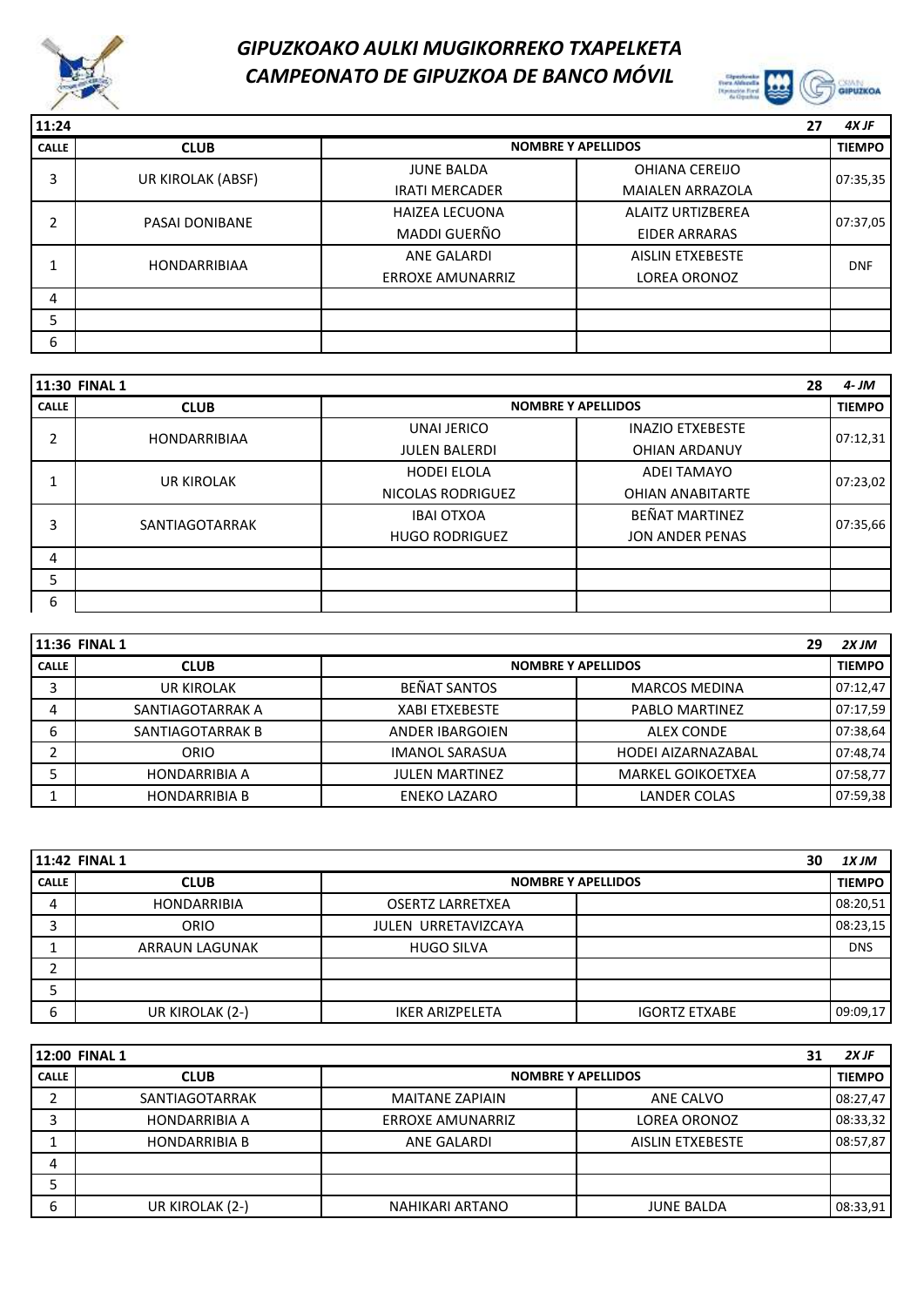



|              | 12:12 FINAL 1        |                           | 32 | 1X JF         |
|--------------|----------------------|---------------------------|----|---------------|
| <b>CALLE</b> | <b>CLUB</b>          | <b>NOMBRE Y APELLIDOS</b> |    | <b>TIEMPO</b> |
| 4            | ORIO A               | AROA GOMEZ                |    | 09:44,20      |
|              | SANTIAGOTARRAK       | AROA ILLARRAMENDI         |    | 09:46,77      |
|              | <b>HONDARRIBIA A</b> | ANE EMAZABEL              |    | 09:52.22      |
|              | ORIO B               | AINHOA GARCIA             |    | 10:04,95      |
| ь            | <b>HONDARRIBIA B</b> | AINHITZE ZABALA           |    | 10:30,35      |
|              |                      |                           |    |               |

|              | 12:24 FINAL 1        |                          | 33                        | 4X JM         |
|--------------|----------------------|--------------------------|---------------------------|---------------|
| <b>CALLE</b> | <b>CLUB</b>          |                          | <b>NOMBRE Y APELLIDOS</b> | <b>TIEMPO</b> |
| 3            | SANTIAGOTARRAK A     | <b>XABI ETXEBESTE</b>    | <b>PABLO MARTINEZ</b>     | 06:57,36      |
|              |                      | <b>ANDER IBARGOIEN</b>   | <b>ALEX CONDE</b>         |               |
| 2            | ORIO                 | UGAITZ ASTIGARRAGA       | OIER IKATZETA             | 07:02,73      |
|              |                      | <b>OHIAN FERRER</b>      | <b>ADUR TAPIA</b>         |               |
| 4            | <b>HONDARRIBIA A</b> | UNAI JERICO              | <b>OSERTZ LARRETXEA</b>   | 07:08,08      |
|              |                      | <b>JULEN BALERDI</b>     | <b>OHIAN ARDANUY</b>      |               |
|              | <b>HONDARRIBIA B</b> | <b>JULEN MARTINEZ</b>    | <b>ENEKO LAZARO</b>       | 07:28,00      |
|              |                      | <b>MARKEL GOIKOETXEA</b> | <b>INAZIO ETXEBESTE</b>   |               |
| 5            | SANTIAGOTARRAK B     | <b>IBAI OTXOA</b>        | <b>BEÑAT MARTINEZ</b>     | 07:31,56      |
|              |                      | <b>HUGO RODRIGUEZ</b>    | <b>JON ANDER PENAS</b>    |               |
| 6            |                      |                          |                           |               |

| 12:30        |                            |                            |                           | 34 | $4+ABM$       |
|--------------|----------------------------|----------------------------|---------------------------|----|---------------|
| <b>CALLE</b> | <b>CLUB</b>                |                            | <b>NOMBRE Y APELLIDOS</b> |    | <b>TIEMPO</b> |
|              |                            | <b>MARCOS MEDINA</b>       | AITOR MURGIONDO           |    |               |
|              | UR KIROLAK A (4+)          | <b>ADUR MITXLENA</b>       | HEGOI GOÑI                |    | 07:30,18      |
|              |                            | <b>EKAIN EIZAGIRRE (T)</b> |                           |    |               |
|              |                            | <b>HODEI ELOLA</b>         | <b>ADEI TAMAYO</b>        |    |               |
| 2            | UR KIROLAK B (4+)          | NICO RODRIGUEZ             | <b>OHIAN ANABITARTE</b>   |    | 08:15,42      |
|              |                            | <b>JOSU ARIZPELETA (T)</b> |                           |    |               |
| 3            | <b>ARRAUN LAGUNAK (4-)</b> | <b>AITOR SERRA</b>         | <b>MARTIN BARTOLOME</b>   |    | 07:05,11      |
|              |                            | <b>UNAX LOPEZ</b>          | <b>IRAITZ GOENAGA</b>     |    |               |
| 4            |                            |                            |                           |    |               |
| 5            |                            |                            |                           |    |               |
| 6            |                            |                            |                           |    |               |

|              | 12:36 FINAL 1    |                           |                    | 35 | 2X ABM        |
|--------------|------------------|---------------------------|--------------------|----|---------------|
| <b>CALLE</b> | <b>CLUB</b>      | <b>NOMBRE Y APELLIDOS</b> |                    |    | <b>TIEMPO</b> |
|              | SANTIAGOTARRAK B | <b>IORITZ TELLERIA</b>    | BEÑAT JIMENEZ      |    | 07:47,33      |
| 3            | SANTIAGOTARRAK A | <b>MARTXEL TEJEDOR</b>    | OIER ZAZPE         |    | 08:11,34      |
|              | ORIO A           | <b>IMANOL SARASUA</b>     | HODEI AIZARNAZABAL |    | 08:21,22      |
| 4            |                  |                           |                    |    |               |
|              |                  |                           |                    |    |               |
| 6            |                  |                           |                    |    |               |

|              | 12:42 FINAL 1     |                           | 36 | 1X ABM        |
|--------------|-------------------|---------------------------|----|---------------|
| <b>CALLE</b> | <b>CLUB</b>       | <b>NOMBRE Y APELLIDOS</b> |    | <b>TIEMPO</b> |
| 4            | <b>ORIO</b>       | OHIAN GOZATEGI            |    | 08:08,89      |
|              | SANTIAGOTARRAK    | <b>ASIER REGUEIRO</b>     |    | 08:19,40      |
|              | <b>KIRIKO</b>     | <b>JON OLACIREGUI</b>     |    | 08:20,26      |
|              | <b>UR KIROLAK</b> | BEÑAT SANTOS              |    | 08:57,96      |
|              |                   |                           |    |               |
| 6            |                   |                           |    |               |